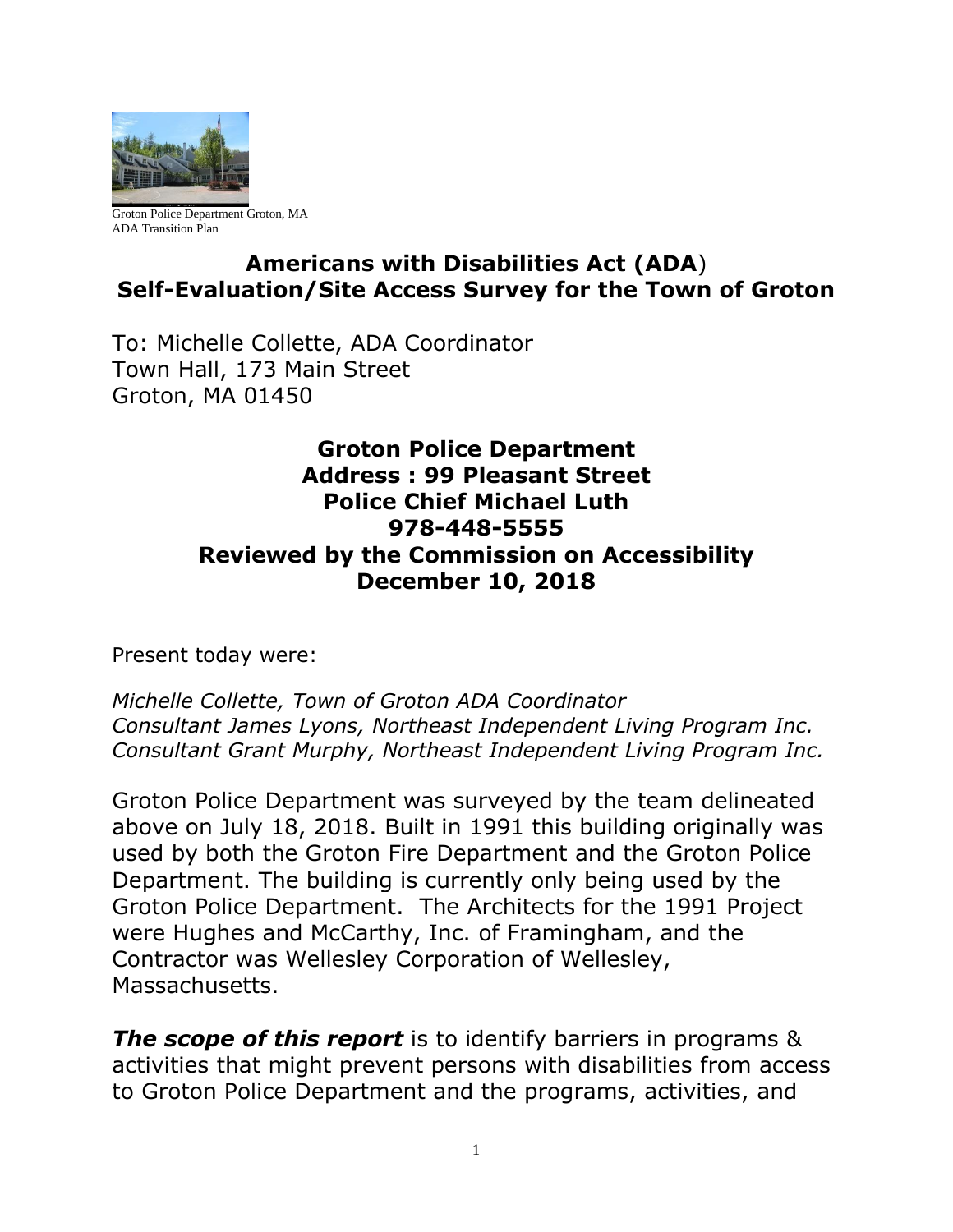services provided at Groton Police Department. The key to our success is to provide equivalent access to the maximum extent feasible to everyone, regardless of disability. This report includes an inventory (and details) of the property where structural modifications are needed to make facilities accessible to persons with disabilities. Since this is the foundation for the ADA Transition Plan, we recommend The Town maintain it on file/available for public inspection for 5 years from date of completion. This ADA Evaluation includes all of: the publicly accessed areas of the Groton Police Department.

We were impressed with much of the ADA compliance at the site. In fact, The Town has provided significant ADA improvements at the department.

### *In our opinion the following issues were found:*

**Parking:** We found that there are an adequate number of HP (accessible) parking provided at The Police Station. The parking lot surface is essentially flat with no cracks nor holes found in the entire area. The signs are mounted at the correct height, as required by: Section 23.6.4 of the Massachusetts Architectural Access Board (AAB) that states that "Such signs shall be permanently located at a height of not less than five feet, nor more than eight feet high." The Accessible parking is also *nicely situated at the spaces that are closest* to the accessible police station entrance as required by the ADA.

We noted, however, that there is presently no *Van Parking space* provided in the parking lot. It is therefore recommended that the Town add one van space and post a "Van Accessible" sign.

Specifically, The ADA requires: One space must be van accessible (as required by the ADA Access Guidelines-The ADAAG) in section 4.6.4 that requires that accessible parking spaces "shall designate as reserved by a sign showing the symbol of accessibility. Spaces should have an additional sign 'Van Accessible' mounted below the symbol of accessibility."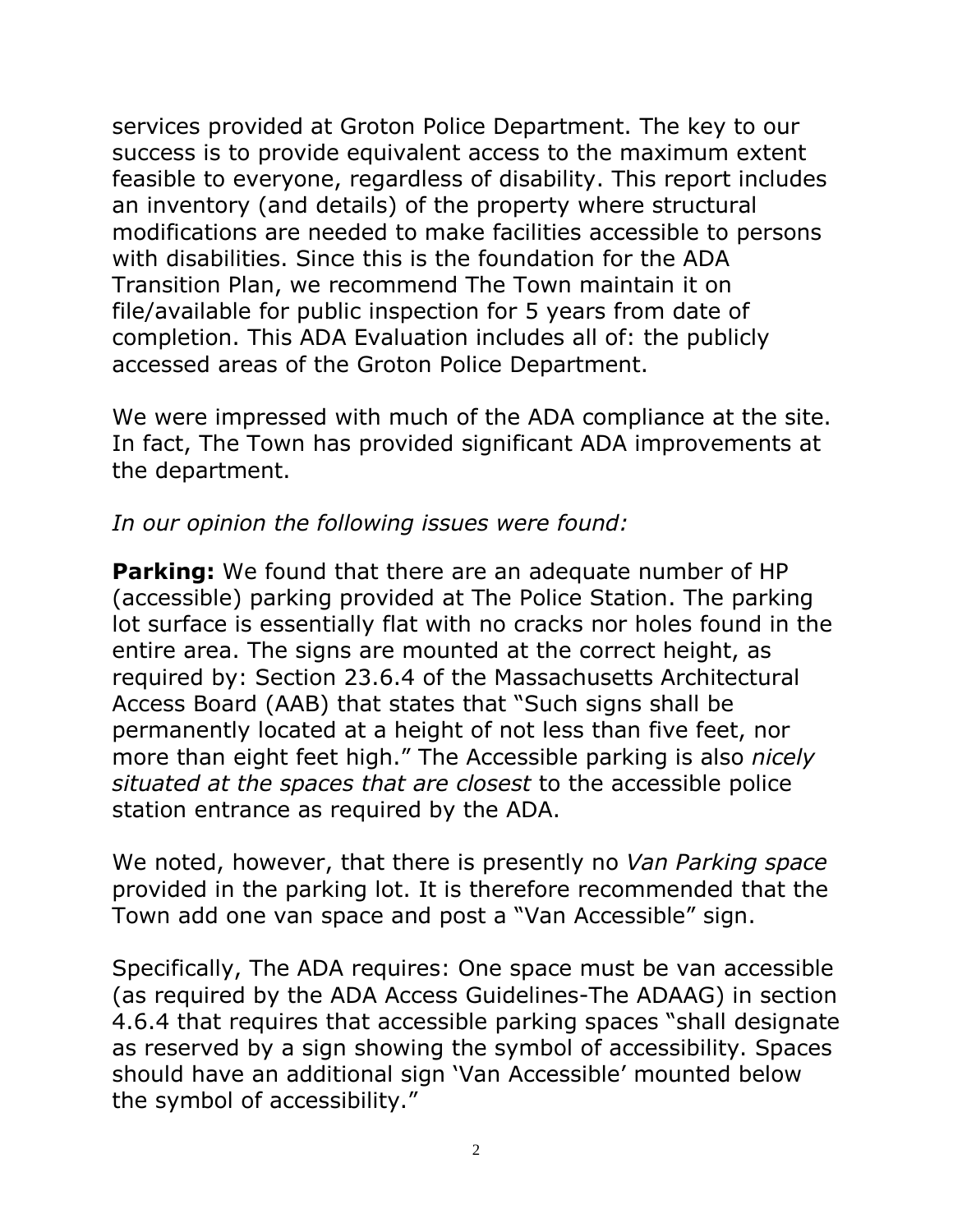**Main entrance:** The front doors entering the police station have paddle-type, ADA appropriate handles. The entrance is essentially in ADA compliance at this time, in our opinion. During the time of its construction, it was built in ADA compliance. We found that the floor mat provided at the main entrance has become worn out because of wear and tear over time, and we recommend it be replaced, and fastened securely with a new mat. This is suggested by The ADA in section 4.5.1, that states: "Ground and floor surfaces shall be stable, firm, and slip resistant."

**Service Counter:** The ADA Team identified that there is currently no 3 feet lowered section of the service counter available. Concerning Town Halls, and Police Departments, The ADA calls for the Town to "Provide a public service counter that is at least 36 inches wide and no more than 36 inches high or provide an auxiliary counter with a maximum height of 36 inches, or provide equivalent facilitation (e.g., by offering those services at an accessible location for individuals who use wheelchairs)". §  $7.2(2).''$ 

We recommend a 3-foot accessible section be installed at the service counter as also recommended by the ADA 2010 Standards in Section 904.4 " There shall be clear floor space of 36 inches wide x 48 inches long for a forward and parallel approach to the service Counter."

**Restroom:** The team found that the unisex bathroom does not have an audio/visual A/V alarm. We recommend that be installed to increase the safety of people with disabilities visiting the Groton Police Department. We also found that the tampon dispenser in the unisex restroom is too high off the ground. We recommend that be lowered to meet the Massachusetts Architectural Access Board height requirement. The team also noticed that pipes under the sink in the unisex restroom are not insulated. We recommend that they be insulated increasing the safety of people with disabilities at the Groton Police Department.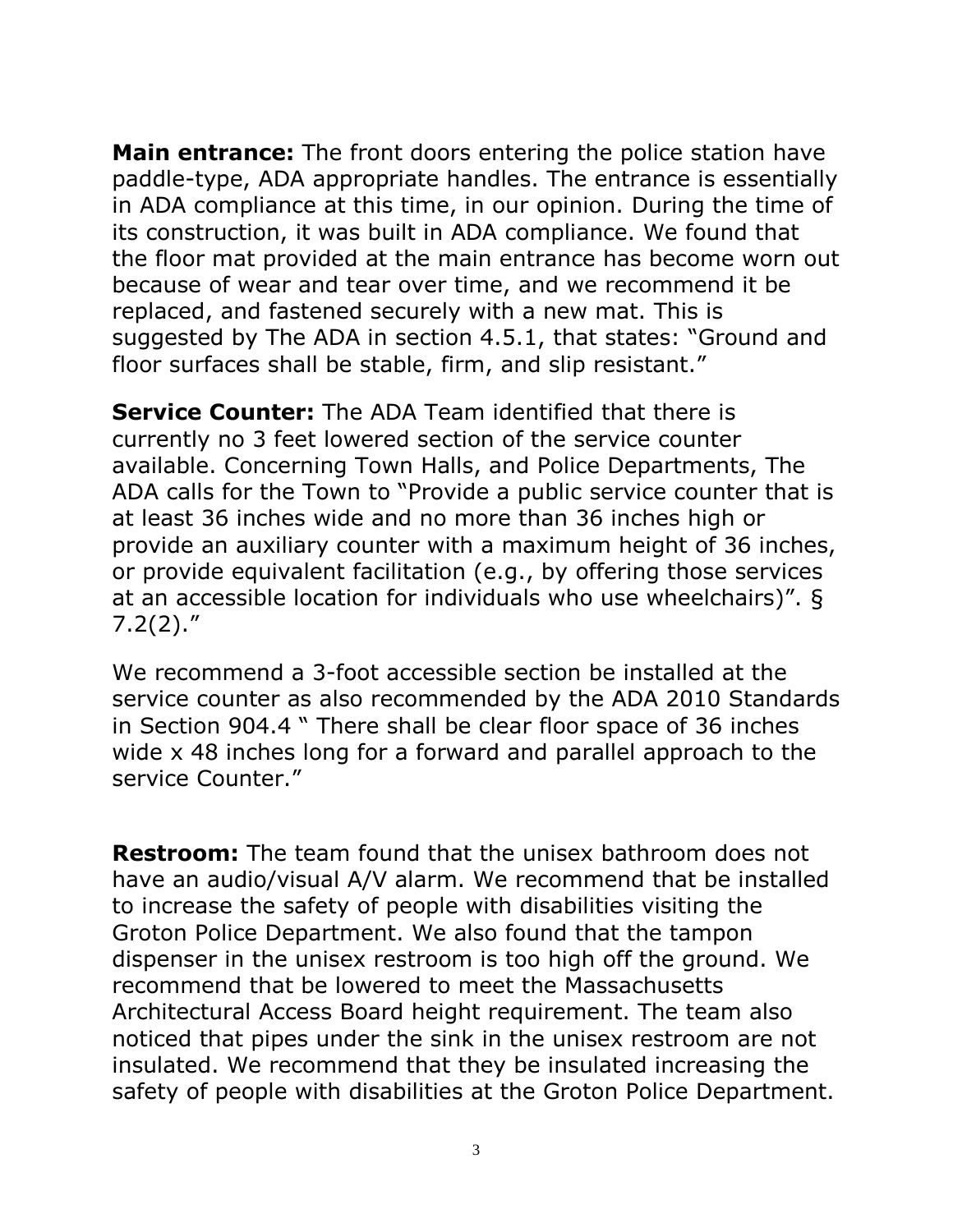We were not allowed into the rear areas of the station that are employee-only areas of the station.

The team found that there is not an audio/visual (A/V) alarm installed in the hallway near the Interview room. We recommend that be installed increasing the safety of people with disabilities who are at the Groton Police Department.

Thank you,

James Lyons **Grant Murphy** 

Community Advocacy Director **ADA Coordinator** Northeast Independent Living Program, Inc. 20 Ballard Road, Lawrence, MA 01843 Tel: (978) 687-4288 v/tty Fax: (978) 689-4488